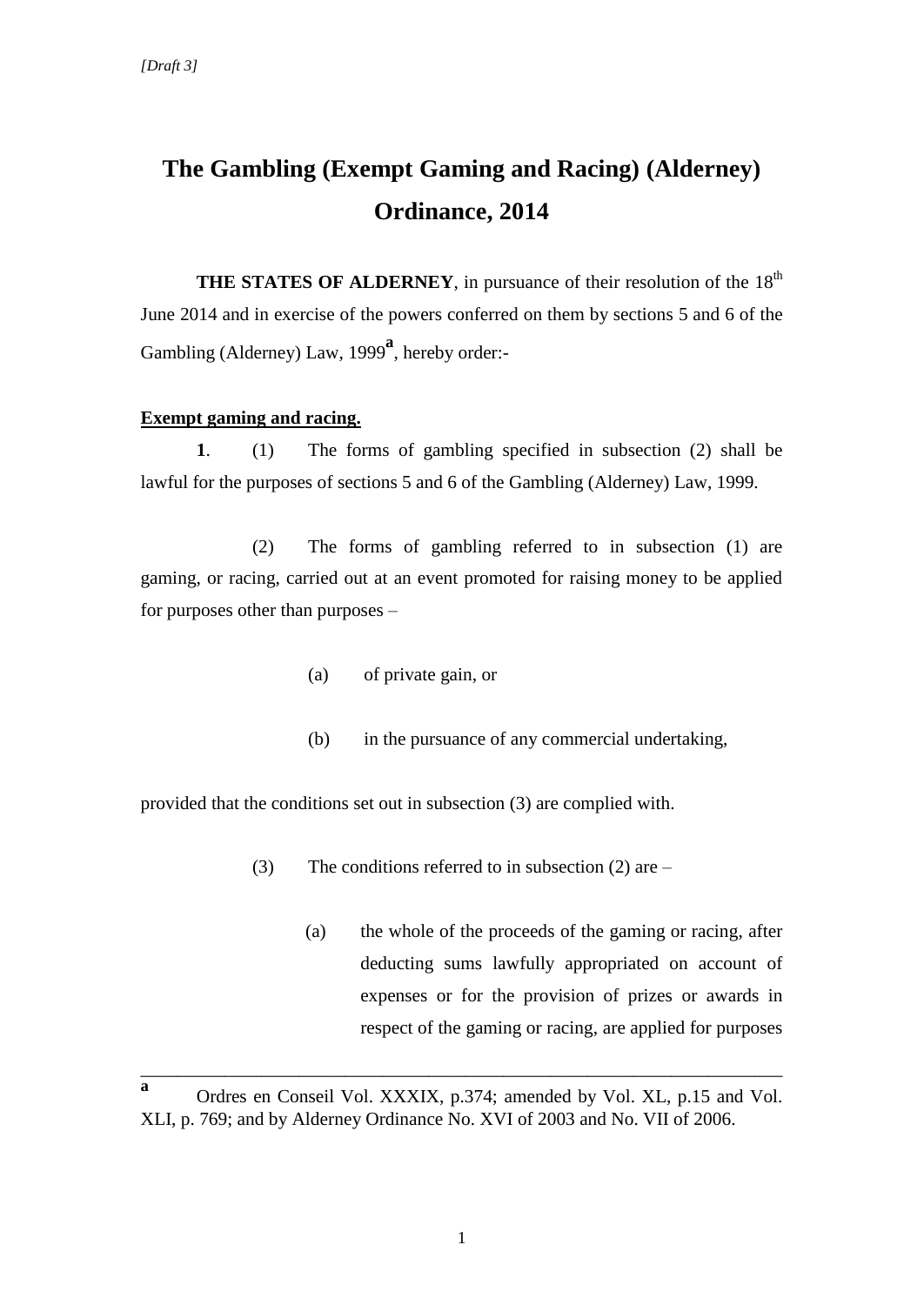other than purposes –

- (i) of private gain, or
- (ii) in the pursuance of any commercial undertaking,
- (b) no part of the said proceeds goes by way of commission, reward or other profit,
- (c) no young person may take part in the gaming or racing unless the young person has the permission of their parent or guardian, and
- (d) in the event that the gaming or racing takes place in a licensed premises, the gaming or racing does not take place for high stakes.

## **Interpretation.**

**2**. (1) In this Ordinance –

"**cinema race**" means the showing of films or moving images of prerecorded or live races,

"**enactment**" means any Law, Ordinance or subordinate legislation,

"**licensed premises**" means premises in respect of which there is for the time being in force a liquor licence, granted under the Alderney Liquor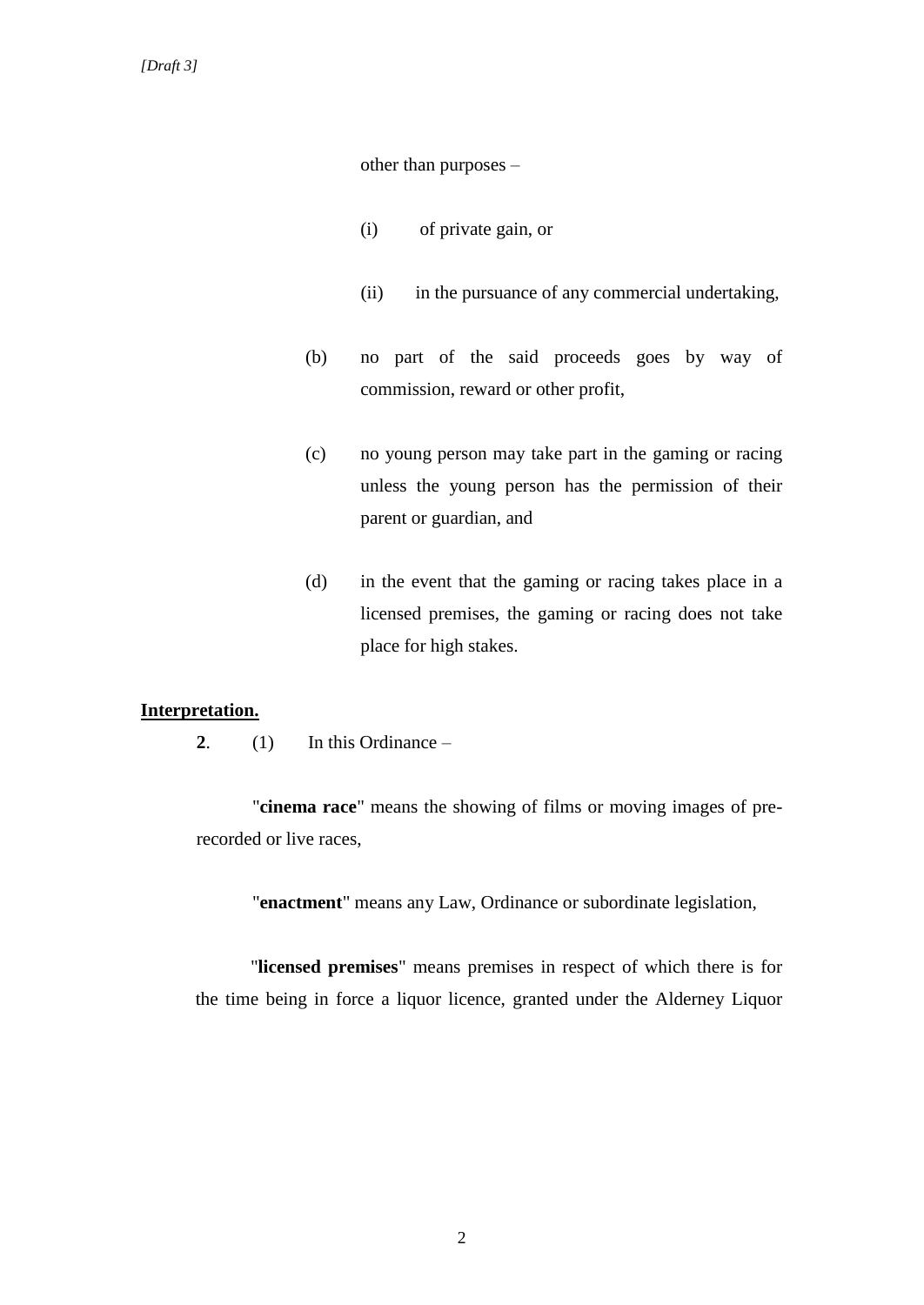Licensing Ordinance, 1994<sup>b</sup>,

"**racing**" means any race, including, without limitation, a cinema race, where in respect of each racer tickets have been on sale prior to the commencement of each race and where the holder of a winning ticket receives a prize calculated in accordance with the holder's stake (whether at odds or not),

"**subordinate legislation**" means any regulation, rule, order, rule of court, resolution, scheme, byelaw or other instrument made under any enactment and having legislative effect, and

other words or expressions which are defined in the Gambling (Alderney) Law, 1999 have the same meanings as in that Law.

(2) The Interpretation (Guernsey) Law, 1948**<sup>c</sup>** applies to the interpretation of this Ordinance as it applies to the interpretation of a Guernsey enactment.

(3) Any reference in this Ordinance to an enactment is a reference thereto as from time to time amended, re-enacted (with or without modification), extended or applied.

## **Citation and commencement.**

**3**. This Ordinance may be cited as the Gambling (Exempt Gaming and

\_\_\_\_\_\_\_\_\_\_\_\_\_\_\_\_\_\_\_\_\_\_\_\_\_\_\_\_\_\_\_\_\_\_\_\_\_\_\_\_\_\_\_\_\_\_\_\_\_\_\_\_\_\_\_\_\_\_\_\_\_\_\_\_\_\_\_\_\_

**b** Alderney Ordinance No. IV of 1994; as amended by the Alderney Ordinance No. II of 1997; Alderney Ordinance No. III of 1999; Alderney Ordinance No. XIII of 1999; Alderney Ordinance No. XI of 2000; and the Fees (Alderney) Law, 2011. **c**

Ordres en Conseil Vol. XIII, p. 355.